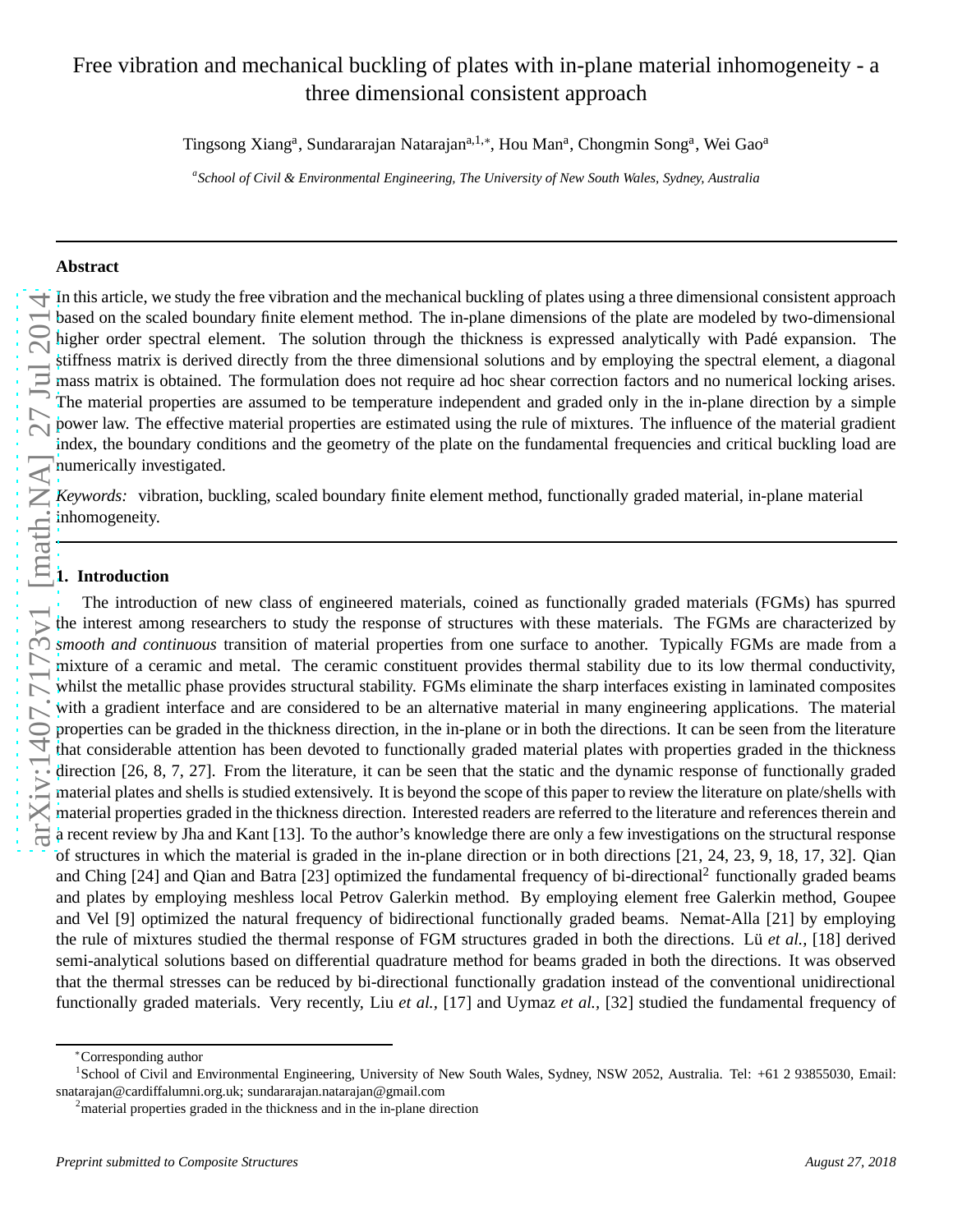plates with in-plane material inhomogeneity by Levy's type solution and differential quadrature method, respectively. It was observed that the fundamental frequency of the plate with in-plane material inhomogeneity is highly influenced by the gradation.

It is noted that in all of the above studies, the plate structures are modelled by employing two dimensional structural theories. The different approaches employed are: single layer theories, discrete layer theories and mixed plate theory. In the single layer theory approach, the plate is assumed to be one equivalent single layer (ESL), whereas in the discrete layer theory, each layer is considered, for example in the case of laminated composites. Although the discrete layer theories provide very accurate results, increasing the number of layers increases the number of unknowns and in turn the computational time. Recently, Carrera [5, 4] derived a series of axiomatic approaches for general description of two-dimensional formulations for multilayered plates and shells. With this unified formulation, it is possible to implement in a single software a series of hierarchical formulations, thus affording a systematic assessment of different theories ranging from simple ESL models up to higher order layerwise descriptions. The aforementioned plate theories have been used to develop discrete models such as the finite element method [11, 2, 22], meshless methods [6, 7, 16] and more recently, isogeometric analysis [30, 33, 31]. A comprehensive review of various meshless methods for analyzing plates and shells is given in [16]. Although, the numerical methods provide a general and systematic technique to analyze plate structures, difficulties still exist in the development of plate elements based on the above mentioned plate theories, one of which is the shear locking phenomenon. It can be seen that considerable effort has been devoted to suppress shear locking [2, 3, 12, 28].

*Approach.* However, plates are essentially three dimensional structures. For predicting the realistic behaviour, more accurate analytical/numerical models based on the three-dimensional models are required. In this paper, we study the free vibration and mechanical buckling of plates with in-plane inhomogeneity using a recently developed three-dimensional consistent approach [19]. This approach is based on the scaled boundary finite element method [29]. The formulations are directly derived from three-dimensional governing equations without *any plate assumptions*. Only the in-plane dimensions of the plate are discretised and any displacement-based elements can be used. The stiffness matrix is derived from the three dimensional solution, which is expressed analytically in the through-thickness direction with Padé expansion. Thus, no numerical locking arises. The use of high-order spectral elements leads to an efficient stiffness matrix construction. A diagonal mass matrix is also derived such that the free vibration in our study is expressed as a standard eigenproblem.

*Outline.* The paper is organized as follows. In the following section, after discussing the functionally graded material, the three dimensional consistent approach to analyse plate structures is presented. Section 3 describes the element employed in this study. The numerical results for the free vibration and critical buckling of thin functionally graded material plates are given in Section 4, followed by concluding remarks in the last section.

## **2. Theoretical Formulation**

#### *2.1. Functionally graded material*

Consider a functionally graded material (FGM) rectangular skew plate with length a, width b, height h and skew angle  $\psi$ made by mixing two distinct material phases, viz., a ceramic phase and a metallic phase. The ceramic phase provides thermal stability, whilst the metallic phase provides structural stability. Assume the coordinates  $x, y$  along the in-plane directions and z along the thickness direction (see Figure  $(1)$ ). The material is assumed to be graded only in the in-plane direction (along global x) according to a power law distribution whilst it is constant through the thickness direction. The homogenized material properties can be computed by employing the rule of mixtures. The effective Young's modulus  $E$ , Poisson's ratio  $\nu$ and the mass density  $\rho$  of the FGM, evaluated using the rule of mixtures are:

$$
E = V_m E_m + V_c E_c
$$
  
\n
$$
\nu = V_m \nu_m + V_c \nu_c
$$
  
\n
$$
\rho = V_m \rho_m + V_c \rho_c
$$
 (1)

Here  $V_i(i = c, m)$  is the volume fraction of the phase material. The subscripts c and m refer to the ceramic and metal phases, respectively. The volume fractions are related by  $V_c + V_m = 1$  and  $V_c$  is expressed as

$$
V_c = (x/a)^n \tag{2}
$$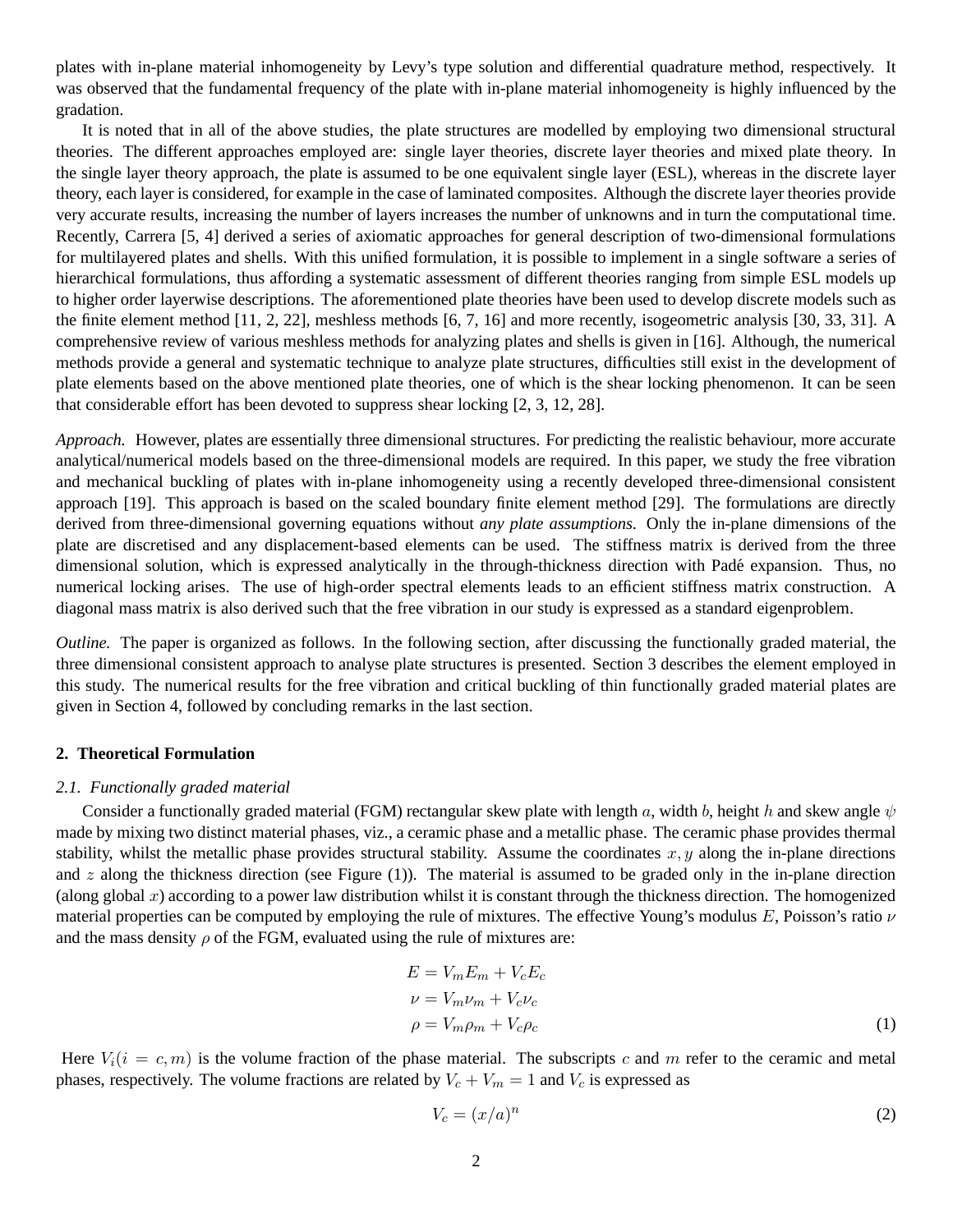

Figure 1: Coordinate system of a rectangular skew plate.

where  $n$  in Equation (2) is the volume fraction exponent, also referred to as the material gradient index in the literature, and  $x$  is referred to the global coordinate system. Figure (2) shows the variation of the volume fraction of ceramic phase along the in-plane directions.



Figure 2: Volume fraction of the ceramic phase as a function of global  $x$ -coordinate.

#### *2.2. 3D governing equations for plate structures*

Consider a plate of constant thickness h and with length  $a$  and width  $b$  (see Figure (1)). The displacement components along the  $(x, y)$  directions and z-direction are denoted as  $u_x = u_x(x, y, z)$ ,  $u_y = u_y(x, y, z)$  and  $u_z = u_z(x, y, z)$ . The displacement vector  $\mathbf{u} = \mathbf{u}(x, y, z)$  is arranged as  $\mathbf{u} = [u_z, u_x, u_y]^T$ . The strains  $\{\varepsilon\} = \{\varepsilon(x, y, z)\}$  are expressed as

$$
\boldsymbol{\varepsilon} = [\varepsilon_z \ \varepsilon_x \ \varepsilon_y \ \gamma_{xy} \ \gamma_{yz} \ \gamma_{xz}]^{\mathrm{T}} = \mathbf{L}\mathbf{u},\tag{3}
$$

where L is the differential operator. The stresses  $\sigma = \{\sigma(x, y, z)\}\$ follow from Hooke's law with the elasticity matrix D as

$$
\boldsymbol{\sigma} = [\sigma_z \ \sigma_x \ \sigma_y \ \tau_{xy} \ \tau_{yz} \ \tau_{xz}]^{\mathrm{T}} = \mathbf{D}\boldsymbol{\varepsilon}.
$$
 (4)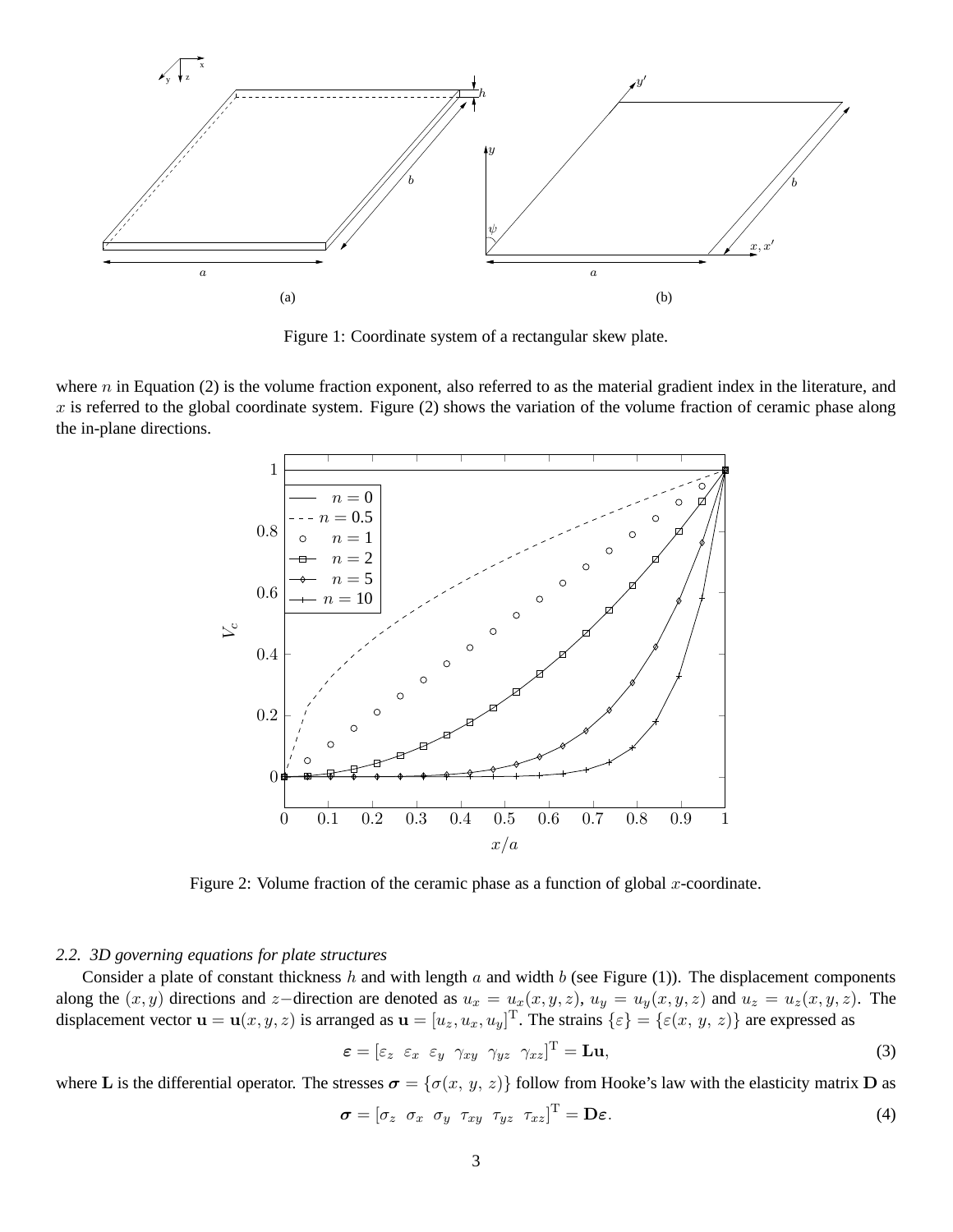The equation of equilibrium with vanishing body force is written as

$$
\mathbf{L}^{\mathrm{T}}\boldsymbol{\sigma} = \rho \ddot{\mathbf{u}} \tag{5}
$$

and the bottom and top surfaces of the plate may be subjected to surface traction. The strain energy  $U$ , the work done by the applied external forces  $V$  and the kinetic energy  $T$  is given by:

$$
U = \int_{\Omega} \left[ \varepsilon_x \sigma_x + \varepsilon_y \sigma_y + \gamma_{xy} \tau_{xy} + \gamma_{xz} \tau_{xz} + \gamma_{yz} \tau_{yz} + \varepsilon_z \sigma_z \right] d\Omega
$$
  
\n
$$
V = \int_{\Omega} \left[ N_x (u_{z,x})^2 + N_y (u_{z,y})^2 + 2N_{xy} u_{z,x} u_{z,y} \right] d\Omega
$$
  
\n
$$
T = \int_{\Omega} \rho [\delta(u_x) \ddot{u}_x + \delta(u_y) \ddot{u}_y + \delta(u_z) \ddot{u}_z] d\Omega
$$
 (6)

The derivation of the governing equations is based on the principle of virtual work equation

$$
\delta(U + V - T) = 0\tag{7}
$$

In the following section, the scaled boundary finite element method will be employed to derive the stiffness matrix for the plate structure. The conventional finite element procedure [35] is employed to derive the mass matrix M and the geometric stiffness matrices,  $K_G$ .

## *2.3. 3D consistent approach for plate structures*

The geometry of the plate is modeled by translating the two dimensional (2D) mesh along the z–direction, where the geometry of an in-plane 2D plate elements is obtained by interpolating the nodal coordinates x and y using the shape function  $\mathbf{N}(\eta, \zeta)$  formulated in the local coordinate  $\eta$  and  $\zeta$ 

$$
\mathbf{x}(\eta,\zeta) = \mathbf{N}(\eta,\zeta)\mathbf{x} \tag{8}
$$

In this study, N is based on high-order spectral elements that are detailed in the next section. However, other shape functions, such as the moving least square approximations (MLS) and non-uniform rational B-splines can be also employed to discretize the in-plane dimensions.

The strain in Equation (3) is rewritten as

$$
\varepsilon = \mathbf{b}_1 \mathbf{u}_{,z} + \mathbf{b}_2 \mathbf{u}_{,\eta} + \mathbf{b}_3 \mathbf{u}_{,\zeta} \tag{9}
$$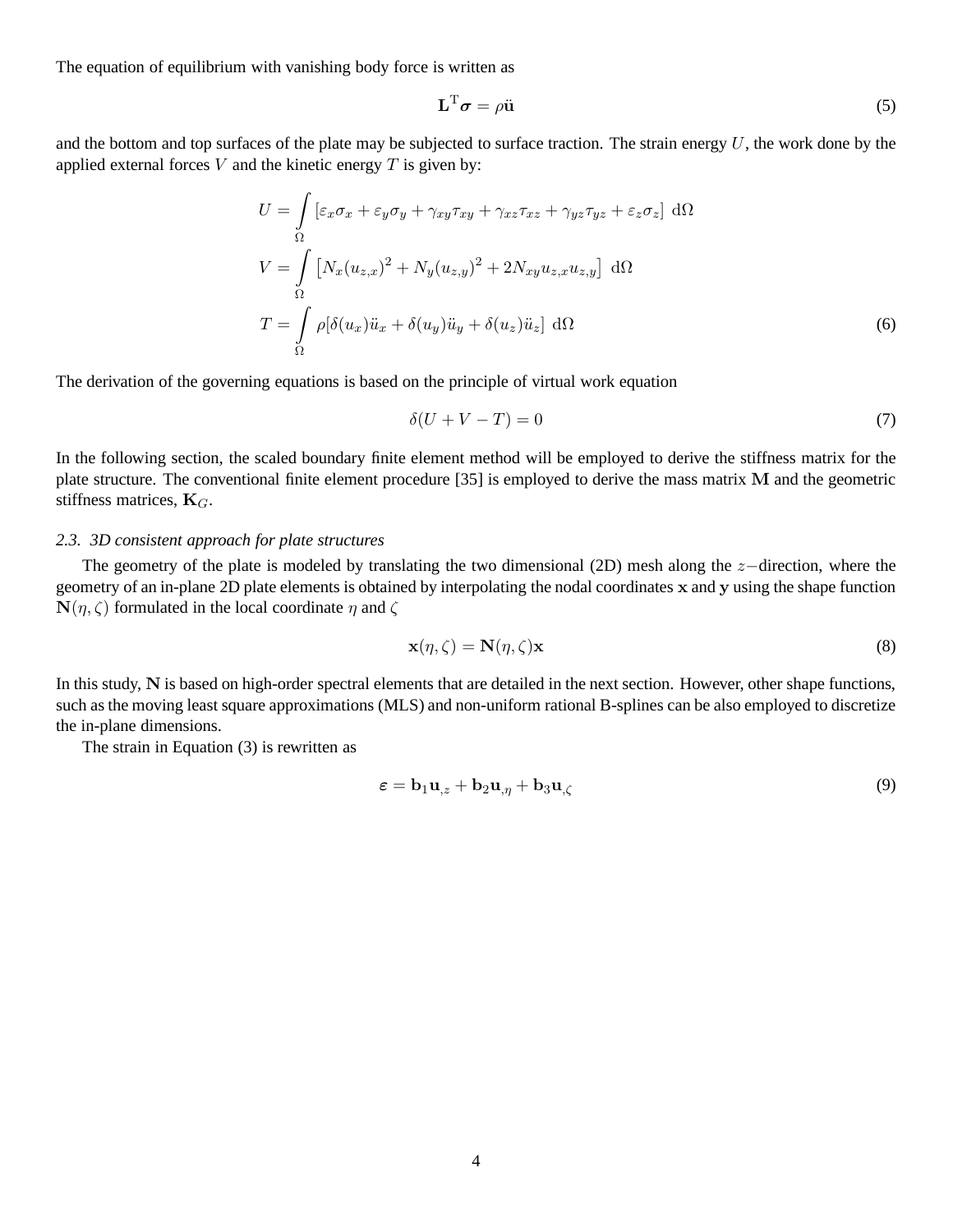where

$$
\mathbf{b}_{1} = \frac{1}{|J|} \begin{bmatrix} 1 & 0 & 0 \\ 0 & 0 & 0 \\ 0 & 0 & 0 \\ 0 & 0 & 1 \\ 0 & 1 & 0 \end{bmatrix};
$$
  
\n
$$
\mathbf{b}_{2} = \frac{1}{|J|} \begin{bmatrix} 0 & 0 & 0 \\ 0 & y_{,\zeta} & 0 \\ 0 & 0 & -x_{,\zeta} \\ 0 & -x_{,\zeta} & y_{,\zeta} \\ -x_{,\zeta} & 0 & 0 \\ y_{,\zeta} & 0 & 0 \end{bmatrix};
$$
  
\n
$$
\mathbf{b}_{3} = \frac{1}{|J|} \begin{bmatrix} 0 & 0 & 0 \\ 0 & -y_{,\eta} & 0 \\ 0 & -y_{,\eta} & 0 \\ 0 & 0 & x_{,\eta} \\ 0 & x_{,\eta} & -y_{,\eta} \\ -y_{,\eta} & 0 & 0 \end{bmatrix}.
$$
(10)

The 3D displacement field of the plate, u, is represented semi-analytically here. The displacement variations along the line pass through a node of the 2D mesh and normal to the mid-plane are expressed analytically by functions  $u(z)$  of the coordinate z. The 3D displacement field is described by interpolating the displacement functions  $u(z)$  using the same shape function  $N \equiv N(\eta, \zeta)$  such that  $u = Nu(z)$ . By employing the principle of virtual work as shown in [19] for the full derivation, the internal nodal force is derived into

$$
\mathbf{q}(z) = \mathbf{E}_0 \mathbf{u}_{,z}(z) + \mathbf{E}_1^{\mathrm{T}} \mathbf{u}(z)
$$
\n(11)

Satisfying the virtual work equation also brings

$$
\mathbf{q}_{,z}(z) = \mathbf{E}_1 \mathbf{u}_{,z}(z) + \mathbf{E}_2 \mathbf{u}(z) \tag{12}
$$

where  $\mathbf{E}_0$ ,  $\mathbf{E}_1$  and  $\mathbf{E}_2$  are the scaled boundary finite element coefficient matrices:

$$
\mathbf{E}_0 = \int_{-1}^{+1} \int_{-1}^{+1} \mathbf{B}_1^{\mathrm{T}} \mathbf{D} \mathbf{B}_1 |J| \, d\eta \, d\zeta
$$

$$
\mathbf{E}_1 = \int_{-1}^{+1} \int_{-1}^{+1} \mathbf{B}_2^{\mathrm{T}} \mathbf{D} \mathbf{B}_1 |J| \, d\eta \, d\zeta
$$

$$
\mathbf{E}_2 = \int_{-1}^{+1} \int_{-1}^{+1} \mathbf{B}_2^{\mathrm{T}} \mathbf{D} \mathbf{B}_2 |J| \, d\eta \, d\zeta
$$
(13)

with

$$
\mathbf{B}_1 = \mathbf{b}_1 \mathbf{N}; \quad \mathbf{B}_2 = \mathbf{b}_2 \mathbf{N}_{,\eta} + \mathbf{b}_3 \mathbf{N}_{,\zeta}
$$
 (14)

where D is the elasticity matrix

$$
\mathbf{D} = \frac{E(x)}{1 - \nu^2(x)} \begin{bmatrix} 1 & \nu(x) & 0 \\ \nu(x) & 1 & 0 \\ 0 & 0 & \frac{1 - \nu(x)}{2} \end{bmatrix},
$$
(15)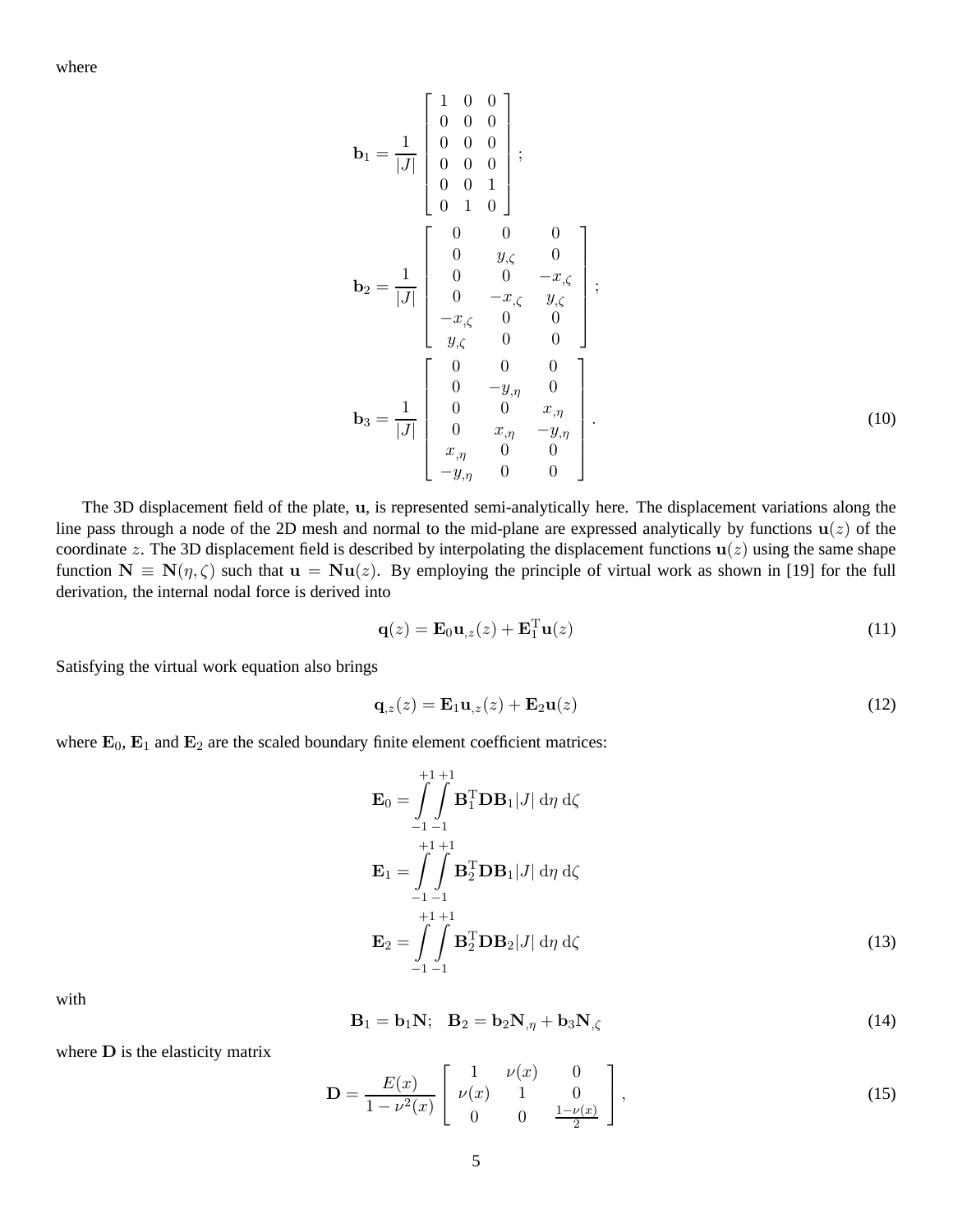and is evaluated with Equation (1). The determinant of the Jacobin matrix is given by  $|J| = x_{,n}y_{,\zeta} - x_{,\zeta}y_{,n}$ . By introducing the variable

$$
\mathbf{X}(z) = \left\{ \begin{array}{c} \mathbf{u}(z) \\ \mathbf{q}(z) \end{array} \right\},\tag{16}
$$

Equations (11) and (12) are combined into

$$
\mathbf{X}_{,z}(z) = -\mathbf{A}\mathbf{X}(z) \tag{17}
$$

with the coefficient matrix

$$
\mathbf{A} = \begin{bmatrix} \mathbf{A}_{11} & \mathbf{A}_{12} \\ \mathbf{A}_{21} & \mathbf{A}_{22} \end{bmatrix} = \begin{bmatrix} \mathbf{E}_0^{-1} \mathbf{E}_1^{\mathrm{T}} & -\mathbf{E}_0^{-1} \\ -\mathbf{E}_2 + \mathbf{E}_1 \mathbf{E}_0^{-1} \mathbf{E}_1^{\mathrm{T}} & -\mathbf{E}_1 \mathbf{E}_0^{-1} \end{bmatrix}.
$$
 (18)

The general solution of  $X(z)$  is given as

$$
\mathbf{X}(z) = e^{-\mathbf{A}z}\mathbf{c}
$$
 (19)

By applying a Padé expansion of order  $(2, 2)$  to express  $\mathbf{X}(z)$  and substituting the boundary conditions at the top and bottom surfaces of the plate, a 3D consistent stiffness matrix is obtained [20]. When further transforming the 3D displacements into typical plate degree of freedoms  $\mathbf{d} = [\theta, \boldsymbol{u}]^\mathrm{T}$ , the stiffness matrix for the plate is devised:

$$
\mathbf{K} = h \begin{bmatrix} \mathbf{E_0} \left( \mathbf{I} + h^2 \mathbf{V_{11}} \right) & \mathbf{E_1}^{\mathrm{T}} \\ \mathbf{E_1} \left( \mathbf{I} + h^2 \mathbf{V_{11}} \right) - h^2 \mathbf{V_{21}} & \mathbf{E_2} \end{bmatrix}
$$
(20)

where

$$
V_{11} = \frac{1}{12}(A_{11}^2 + A_{12}A_{21}); \quad V_{21} = \frac{1}{12}(A_{21}A_{11} - A_{11}^T A_{21})
$$
\n(21)

Note that plate kinematics is then enforced such that  $\theta_z = u_x = u_y = 0$  to reduce the size of the stiffness matrix. The matrix equation governing free vibrations may be expressed as

$$
(\mathbf{K} + \omega^2 \mathbf{M})\mathbf{v} = \mathbf{0}
$$
 (22)

in which the global mass matrix of the plate structures is defined as

$$
\mathbf{M} = \rho \int_{\Omega} \mathbf{N}^{\mathrm{T}} \mathbf{H} \mathbf{N} \, \mathrm{d}\Omega \tag{23}
$$

with the transformation matrix

$$
\mathbf{H} = \begin{bmatrix} \frac{h^3}{12} & 0 & 0 \\ 0 & \frac{h^3}{12} & 0 \\ 0 & 0 & h \end{bmatrix}
$$
 (24)

where H is used to transform the 3D consistent mass matrix obtained from the kinetic energy into the one with plate DOFs,  $\omega$ is the natural frequency and v is the corresponding mode shape. The stability problem involves the solution of the following eigenproblem

$$
(\mathbf{K} + \lambda \mathbf{K}_G)\mathbf{d} = \mathbf{0}
$$
\n(25)

where  $\lambda$  is the critical buckling load parameter, a constant by which the in-plane loads must be multiplied to cause buckling and  $\mathbf{K}_G$  is the geometric stiffness matrices. The geometric stiffness matrix is given by:

$$
\mathbf{K}_G = \int \left\{ \mathbf{G}_b^{\mathrm{T}} \mathbf{N}^{\circ} \mathbf{G}_b + \mathbf{G}_{s1}^{\mathrm{T}} \mathbf{N}^{\circ} \mathbf{G}_{s1} + \mathbf{G}_{s2}^{\mathrm{T}} \mathbf{N}^{\circ} \mathbf{G}_{s2} \right\} d\Omega
$$
 (26)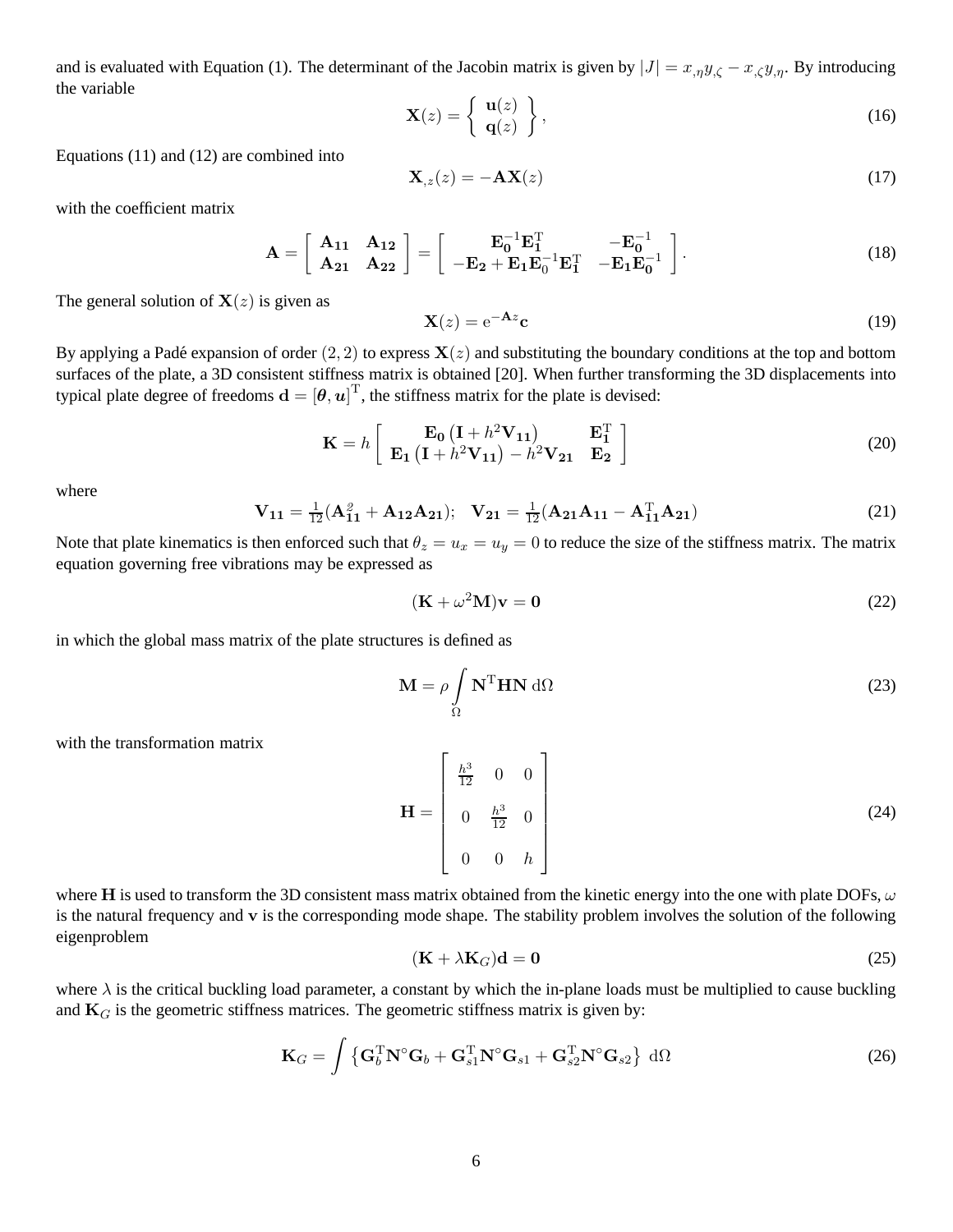where

$$
\mathbf{G}_{b} = \begin{bmatrix} \frac{\partial N}{\partial x} & 0 & 0\\ \frac{\partial N}{\partial y} & 0 & 0 \end{bmatrix};
$$
  
\n
$$
\mathbf{G}_{s1} = \begin{bmatrix} 0 & \frac{\partial N}{\partial x} & 0\\ 0 & \frac{\partial N}{\partial y} & 0 \end{bmatrix};
$$
  
\n
$$
\mathbf{G}_{s2} = \begin{bmatrix} 0 & 0 & \frac{\partial N}{\partial x} \\ 0 & 0 & \frac{\partial N}{\partial y} \end{bmatrix}.
$$
 (27)

and

$$
\mathbf{N}^{\circ} = \left[ \begin{array}{cc} N_x & N_{xy} \\ N_{xy} & N_y \end{array} \right] \tag{28}
$$

The natural frequency and critical buckling load in Equations (22) and (25) are computed using a standard eigenvalue algorithm.

#### **3. Element description**

High-order spectral elements are used in this study to discretize the in-plane dimensions of the plate. As the formulation presented here is 3D consistent, in order to represent the constant curvature, the minimum requirement is that the second derivative of the shape function is a constant. Hence, we require a second order element. However, for better convergence and accuracy, in this study we have employed a  $3<sup>rd</sup>$  order element (see Figure (3)). The 2D shape functions are obtained by the product of two sets of 1D shape functions defined separately in local coordinates  $\eta$  and  $\zeta$ :

$$
N_i(\eta, \zeta) = N_{i_{\eta}}(\eta) N_{i_{\zeta}}(\zeta)
$$
\n(29)

Denoting the orders of the two 1D elements as  $p<sub>\eta</sub>$  and  $p<sub>\zeta</sub>$ , respectively, the total number of nodes of the 2D element is equal to  $n_d = (p_\eta + 1)(p_\zeta + 1)$ . The local nodal number  $i = 1, 2, ..., n_d$  is defined by the nodal numbers  $i_\eta$ ,  $i_\zeta$  of the two 1D elements as

$$
i = (i\zeta - 1) \times (p\eta + 1) + i\eta
$$
\n(30)

and the nodal number ascends firstly along  $\eta$  direction and then  $\zeta$  direction. This also applies to the weights such that

$$
w_i = w_{i_\eta} w_{i_\zeta}.\tag{31}
$$

The coefficient matrices  $\mathbf{E}_0$ ,  $\mathbf{E}_1$  and  $\mathbf{E}_2$ , the mass matrix M and geometry stiffness matrix  $\mathbf{K}_G$  are computed using Gauss-Lobatto-Legendre quadrature. As demonstrated in [10],  $\mathbf{E}_0$  becomes a lumped matrix. Consequently, the inversion of  $\mathbf{E}_0$ , which is required to compute the stiffness matrix, becomes trivial in Equation (18). This leads us an efficient stiffness matrix construction. With the same quadrature, a diagonal mass matrix is also obtained and the  $3\times3$  submatrix  $M_i$  corresponding to the diagonal block of the  $i^{th}$  node is expressed as

$$
\mathbf{M}_{i} = \int_{\Omega} N_{i}(\eta, \zeta) \mathbf{H} \rho N_{i}(\eta, \zeta) |J| d\Omega = w_{i} \mathbf{H} \rho |J|
$$
\n(32)

#### **4. Numerical Results**

In this section, we present examples of the free vibration and the mechanical buckling of plates with in-plane material inhomogeneity based on the approach discussed in the previous section. The effect of various parameters, viz., material gradient index n, the skewness of the plate,  $\psi$ , the plate aspect ratio  $a/b$ , the plate thickness  $b/h$  and the boundary conditions on the global response is numerically studied. The FGM plate considered in this study is made up of silicon nitride  $(Si_3N_4)$ and stainless steel (SUS304). The material is considered to be temperature independent. The mass density  $(\rho)$ , Young's modulus (E) and Poisson's ratio ( $\nu$ ) are  $\rho_c = 2370 \text{ Kg/m}^3$ ,  $E_c = 348.43 \text{ GPa}$ ,  $\nu_c = 0.24$  for  $\text{Si}_3\text{N}_4$  and  $\rho_m = 8166 \text{ Kg/m}^3$ ,  $E_m = 201.04 \text{ GPa}, \nu_m = 0.3262 \text{ for SUS304}.$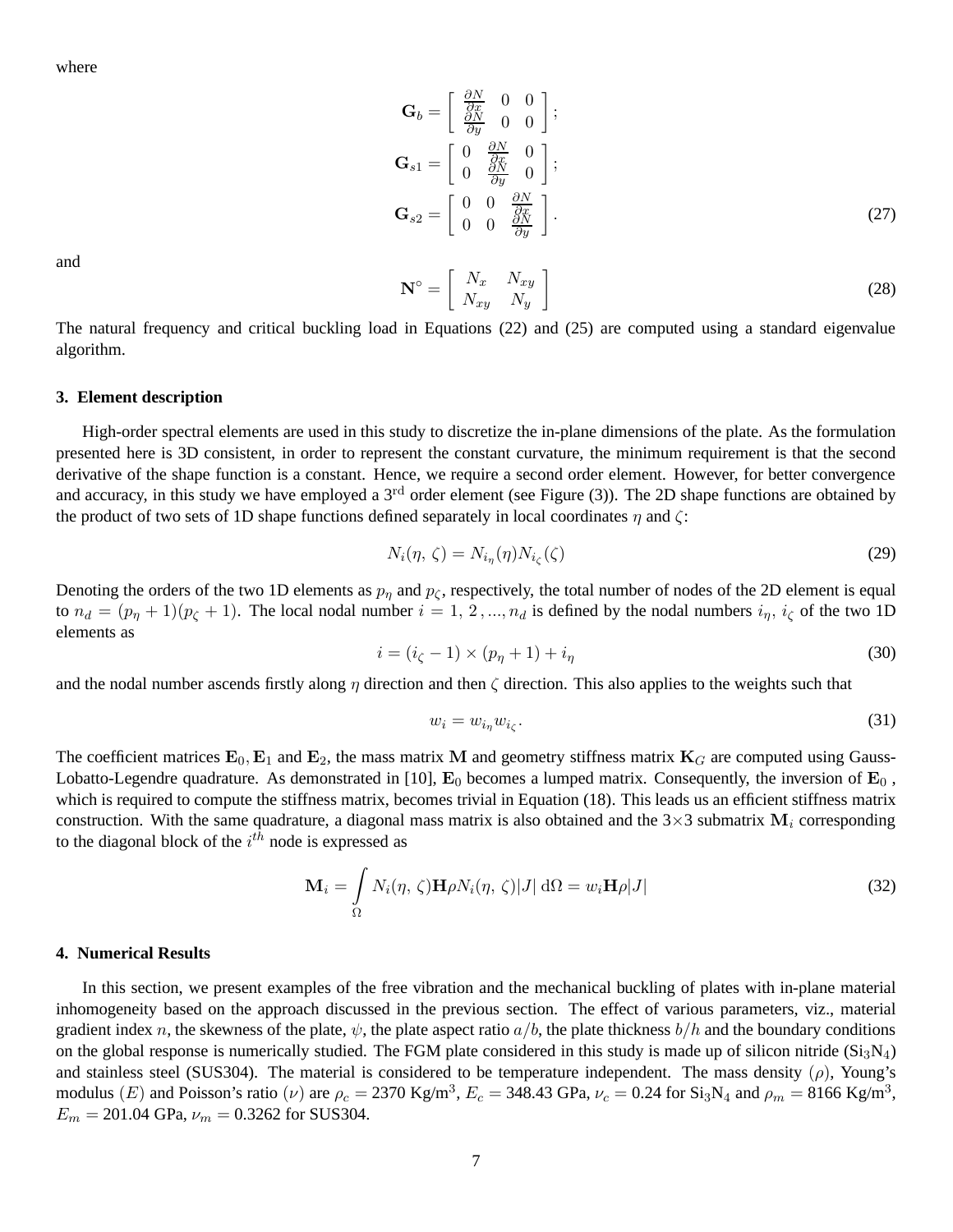

Figure 3: 3rd order element: (a) Nodal location (b) 1D shape functions (c) 2D shape function.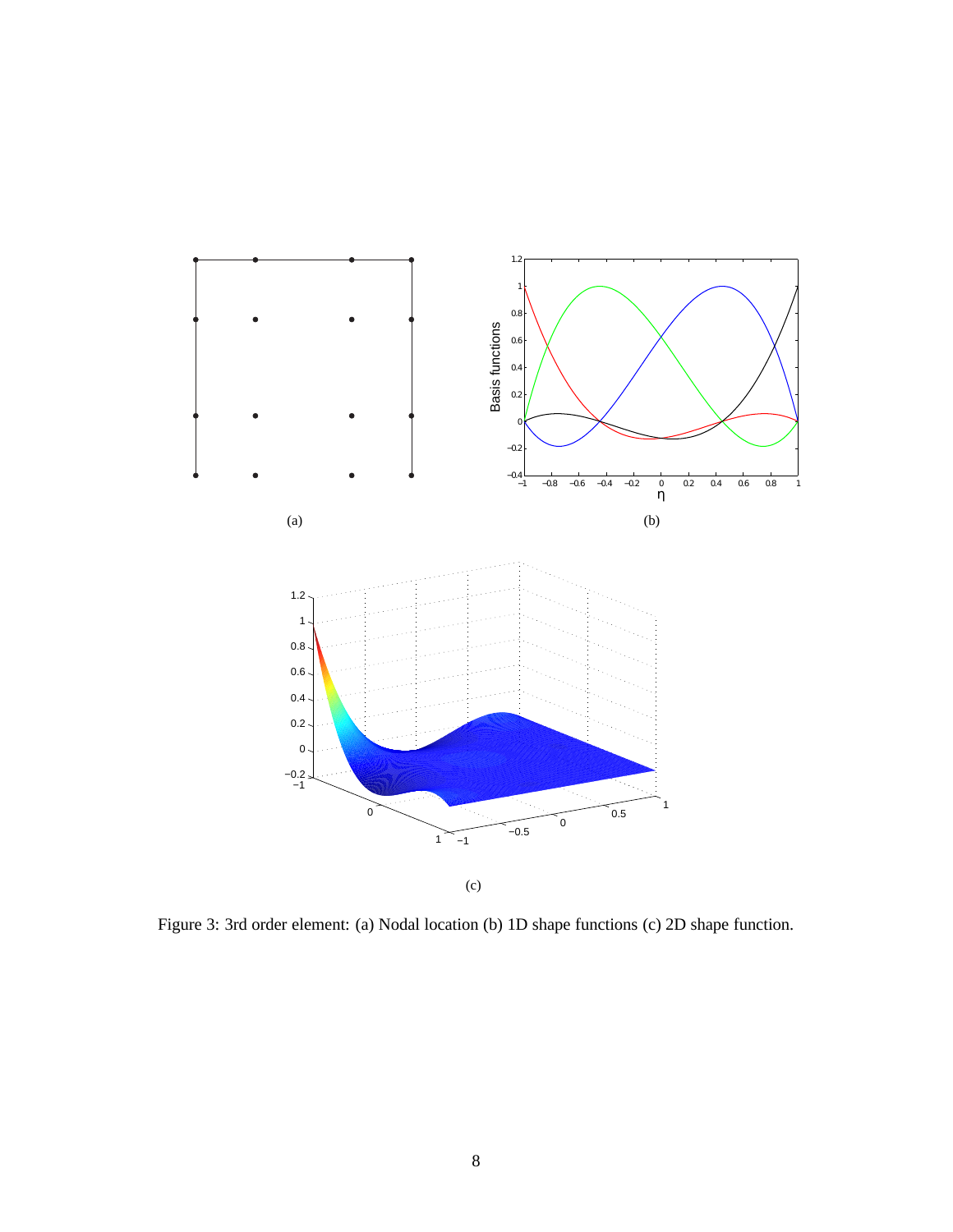*Validation.* Before proceeding with the detailed numerical study, the formulation developed herein is validated against available numerical results pertaining to isotropic plates for fundamental frequency and critical buckling load. Table 1 compares the first non-dimensionalized fundamental frequency and critical buckling load factor for a simple supported square plate based on a progressive mesh refinement. It is observed that with decreasing element size, the non-dimensionalized frequency and the non-dimensionalized critical buckling load converges. It can be seen that the results from the present formulation compare very well with the available solutions, a structured mesh of  $8\times 8$  with 3<sup>rd</sup> order element is found to be adequate to model the full plate. This mesh is, therefore, used in the subsequent studies of this section.

| Mesh       | $\overline{\omega} = \omega\left(\frac{a}{a}\right)$<br>$\frac{\rho_c}{D_c}$ | $\sqrt{\frac{6}{2}}$<br>$\lambda_{cru}$<br>$\pi^2 D_c$ |
|------------|------------------------------------------------------------------------------|--------------------------------------------------------|
| $2\times2$ | 2.0035                                                                       | 4.0154                                                 |
| $4\times4$ | 1.9997                                                                       | 4.0010                                                 |
| $8\times8$ | 1.9995                                                                       | 4.0000                                                 |
| Ref. [25]  | 1.9974                                                                       | 4.0000                                                 |
| Ref. [1]   | 1.9974                                                                       |                                                        |
| Ref. [15]  | 1.9993                                                                       |                                                        |

Table 1: Convergence of the non-dimensionalized fundamental frequency  $(\overline{\omega})$  and the critical buckling load parameter  $(\lambda_{cru})$ with plate thickness ratio  $b/h = 1000$ . The plate is simply supported on all the edges.

#### *4.1. Free vibration*

In this section, the free vibration of FGM rectangular and skew plate with side lengths  $a$  and  $b$  and thickness  $h$  is studied. In all cases, we present the non-dimenisonalized flexural frequencies, unless specified otherwise, as:

$$
\overline{\omega} = \omega \left(\frac{a}{\pi}\right)^2 \sqrt{\frac{\rho_c}{D_c}}
$$
\n(33)

where  $D_c = \frac{E_c h^3}{12(1-\nu)}$  $\frac{E_c h^3}{12(1-\nu^2)}$  and  $\rho_c$  are the flexural rigidity and the mass density of the ceramic phase, respectively. The influence of the plate thickness ratio  $b/h$ , the material gradient index n and the boundary conditions on the first non-dimensionalized frequency is shown in Table 2. It indicates that with increasing plate thickness ratio, the non-dimensionalized frequency decreases irrespective of the boundary conditions of the plate. This can be attributed to the decreased flexural rigidity. Table 2 also shows that the non-dimensionalized frequency reduces with increasing material gradient index  $n$  due to the increase in metallic volume fraction. Figures (4) - (5) illustrates the influence of the plate aspect ratio  $a/b$  and the material gradient index  $n$  on the first four non-dimensionalized frequency for a plate with simply supported edges and clamped edges, respectively. The non-dimensionalized frequency decreases for both simply supported and clamped boundary conditions with increasing plate aspect ratio  $a/b$  ratio or increasing material gradient index n. Table 3 shows the influence of the skew angle  $\psi$  and the gradient index n on the first four non-dimensionalized frequency for a square FGM plate with  $b/h = 100$ . The plate is subjected to simply support and clamped boundary conditions on alternating edge, i.e, SCSC. With increasing skew angle  $\psi$ , the non-dimensionalized frequency increases, whilst the frequency decreases with increasing material gradient index n. This can be attributed to the change in the flexural rigidity due to the change in the geometry of the plate and the increase in the metallic volume fraction.

#### *4.2. Buckling*

In this section, we present the mechanical buckling behavior of FGM rectangular and skew plates with in-plane material inhomogeneity under uni- and bi-axial compressive loads. In all our cases, we present the non-dimensionalized critical buckling parameters, unless otherwise specified, as:

$$
\lambda_{cru} = \frac{N_{xxcr}^{\circ}b^2}{\pi^2 D_c}
$$

$$
\lambda_{crb} = \frac{N_{yycr}^{\circ}b^2}{\pi^2 D_c}
$$
(34)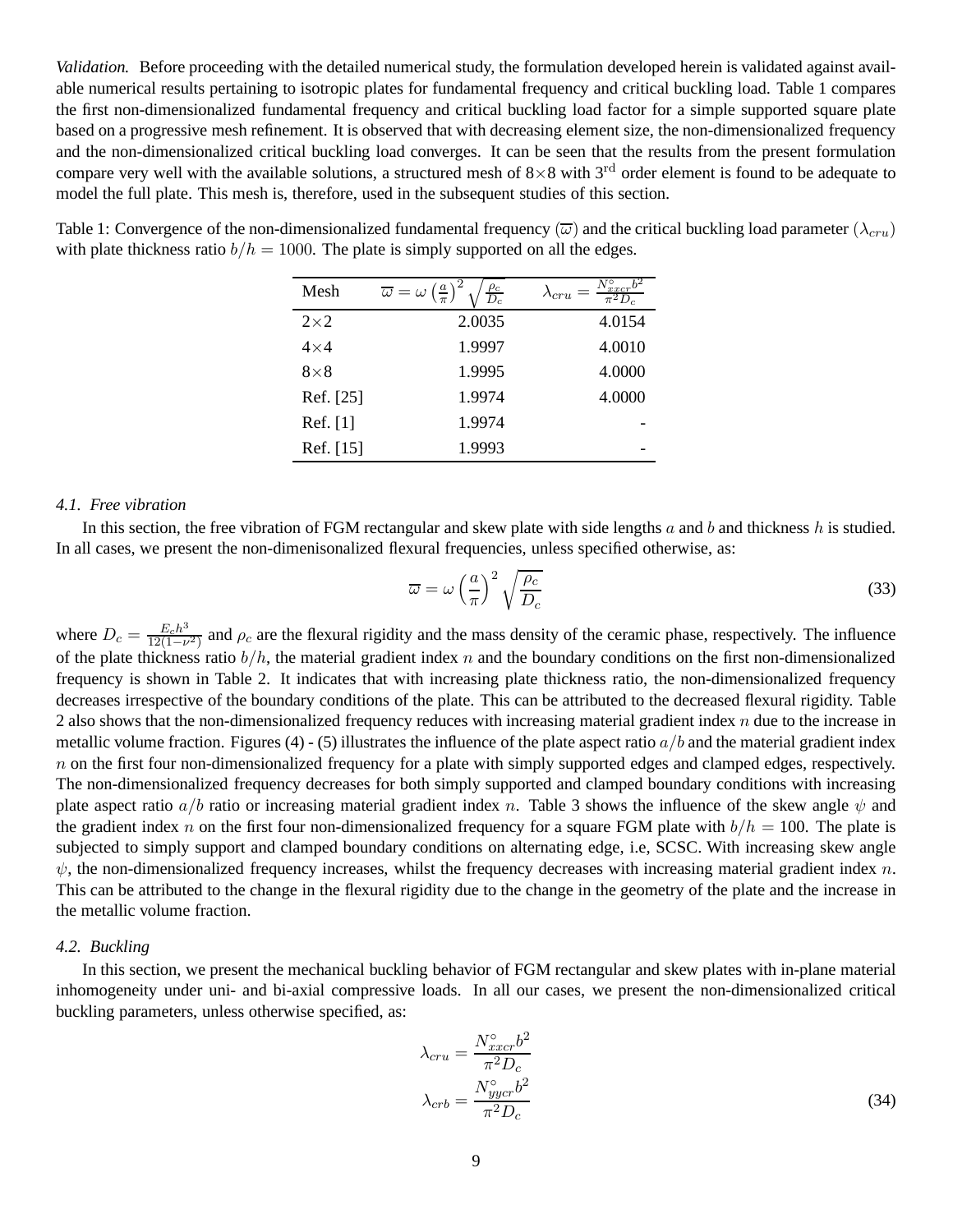Table 2: Influence of the boundary conditions, the plate thickness ratio  $b/h$  and the material gradient index n on the nondimensionalized fundamental frequency of a square plate.

|                       |                                                                                                                                                               |                                                  | b/h                                     |                         |                                                                                                                  |                | Gradient index, n                                                                                                                                  |                                       |                                                             |                   |                                                                                                                                  |
|-----------------------|---------------------------------------------------------------------------------------------------------------------------------------------------------------|--------------------------------------------------|-----------------------------------------|-------------------------|------------------------------------------------------------------------------------------------------------------|----------------|----------------------------------------------------------------------------------------------------------------------------------------------------|---------------------------------------|-------------------------------------------------------------|-------------------|----------------------------------------------------------------------------------------------------------------------------------|
|                       |                                                                                                                                                               |                                                  |                                         | $\boldsymbol{0}$        | 0.5                                                                                                              | $\mathbf{1}$   | $\sqrt{2}$                                                                                                                                         | $\mathfrak{S}$                        | 10                                                          |                   |                                                                                                                                  |
|                       |                                                                                                                                                               |                                                  | 1000                                    | 2.0000                  | 1.3976                                                                                                           | 1.1865         | 1.0212                                                                                                                                             | 0.9021                                | 0.8665                                                      |                   |                                                                                                                                  |
|                       |                                                                                                                                                               | SSSS                                             | 100                                     | 1.9995                  | 1.3972                                                                                                           | 1.1861         | 1.0209                                                                                                                                             | 0.9018                                | 0.8662                                                      |                   |                                                                                                                                  |
|                       |                                                                                                                                                               |                                                  | 50                                      | 1.9978                  | 1.3960                                                                                                           | 1.1851         | 1.0200                                                                                                                                             | 0.9011                                | 0.8655                                                      |                   |                                                                                                                                  |
|                       |                                                                                                                                                               |                                                  | 1000                                    | 3.6461                  | 2.5437                                                                                                           | 2.1543         | 1.8470                                                                                                                                             | 1.6320                                | 1.5773                                                      |                   |                                                                                                                                  |
|                       |                                                                                                                                                               | CCCC                                             | 100                                     | 3.6431                  | 2.5415                                                                                                           | 2.1524         | 1.8454                                                                                                                                             | 1.6306                                | 1.5759                                                      |                   |                                                                                                                                  |
|                       |                                                                                                                                                               |                                                  | 50                                      | 3.6341                  | 2.5349                                                                                                           | 2.1467         | 1.8406                                                                                                                                             | 1.6263                                | 1.5718                                                      |                   |                                                                                                                                  |
| $\overline{\omega}_1$ | 6<br>$\bf 5$<br>$\overline{4}$<br>$\boldsymbol{3}$<br>×<br>ą<br>$\sqrt{2}$<br>$\,1\,$<br>$0\underset{0}{\cdot}$<br>$0.2\phantom{00}0.4\phantom{00}0.6$        | 0.8<br>$\mathbf{1}$<br>(a) $\overline{\omega}_1$ | $1.2\quad 1.4\quad 1.6\quad 1.8$<br>a/b | $\sqrt{2}$              | $\bigoplus n=0$<br>$\rightarrow n=1$<br>$\frac{1}{\pi}$ n = 5<br>$\rightarrow$ n = 10<br>$2.2\quad 2.4$          | $\omega_2$     | 9<br>$\,8\,$<br>$\overline{7}$<br>$\,6\,$<br>$\,$ 5<br>4<br>3<br>$\,2$<br>$\mathbf{1}$<br>$\boldsymbol{^{0}}_{0}$                                  | ā<br>$0.2\quad 0.4\quad 0.6\quad 0.8$ | $\mathbf{1}$<br>$1.2\,$<br>a/b<br>(b) $\overline{\omega}_2$ | $1.4$ $1.6$ $1.8$ | $\bigoplus n=0$<br>$\rightarrow n=1$<br>$\rightarrow n=5$<br>$\rightarrow n = 10$<br>$\,2$<br>$2.2 \t2.4$                        |
| $\overline{\omega}_3$ | 14<br>$12\,$<br>$10\,$<br>$\,$ $\,$<br>$\,6$<br>ē<br>$\overline{4}$<br>$\,2$<br>$\boldsymbol{0}_{\stackrel{\cdot}{0}}$<br>$\boxed{0.6}$<br>$0.2\,$<br>$0.4\,$ | 0.8<br>1                                         | $1.2\quad 1.4\quad 1.6$<br>$a/b$        | 1.8<br>$\boldsymbol{2}$ | $\bigoplus n=0$<br>$\rightarrow n=1$<br>$\frac{1}{\sqrt{2}}$ n = 5<br>$\rightarrow n = 10$<br>$2.2\,$<br>$2.4\,$ | $\overline{a}$ | 18<br>$16\,$<br>$14\,$<br>$12\,$<br>$10\,$<br>8<br>6<br>4<br>$\,2$<br>$\begin{smallmatrix} 0 & 1 \\ 0 & 0 \end{smallmatrix}$<br>$0.2\,$<br>$0.4\,$ | 0.6<br>0.8                            | $1.2\,$<br>$\mathbf{1}$<br>$a/b\,$                          | 1.6<br>1.4<br>1.8 | $\bigoplus n=0$<br>$\rightarrow n=1$<br>$\frac{1}{\sqrt{2}}$ n = 5<br>$\rightarrow n = 10$<br>$2.2\,$<br>2.4<br>$\boldsymbol{2}$ |
|                       |                                                                                                                                                               | (c) $\overline{\omega}_3$                        |                                         |                         |                                                                                                                  |                |                                                                                                                                                    |                                       | (d) $\overline{\omega}_4$                                   |                   |                                                                                                                                  |

Figure 4: Influence of the plate aspect ratio on the first four non-dimensionalized frequency for a simply supported FGM plate with material gradient indexes  $n = 0, 1, 5, 10$ .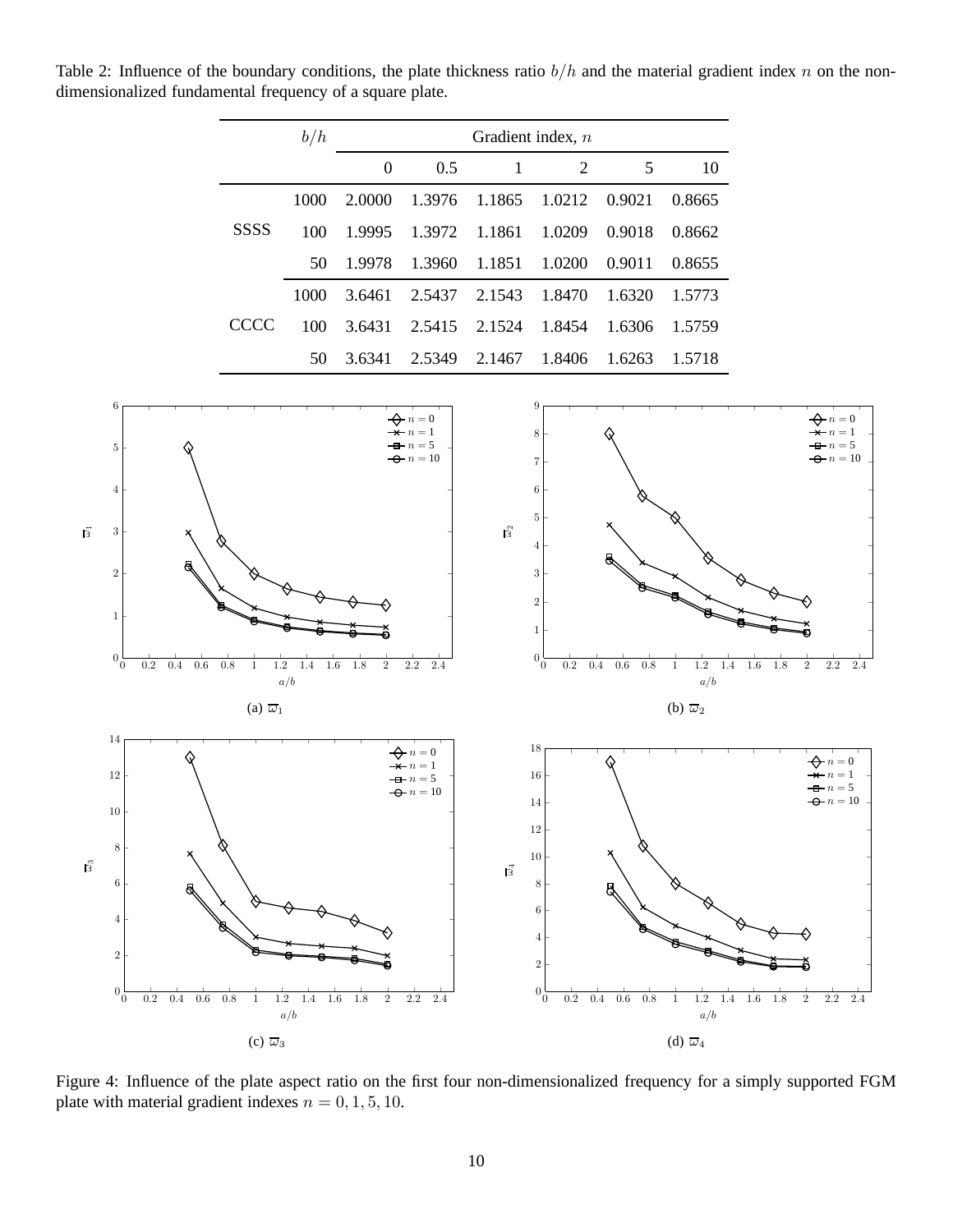

Figure 5: Influence of the plate aspect ratio on the first four non-dimensionalized frequency for a clamped FGM plate with material gradient indexes  $n = 0, 1, 5, 10$ .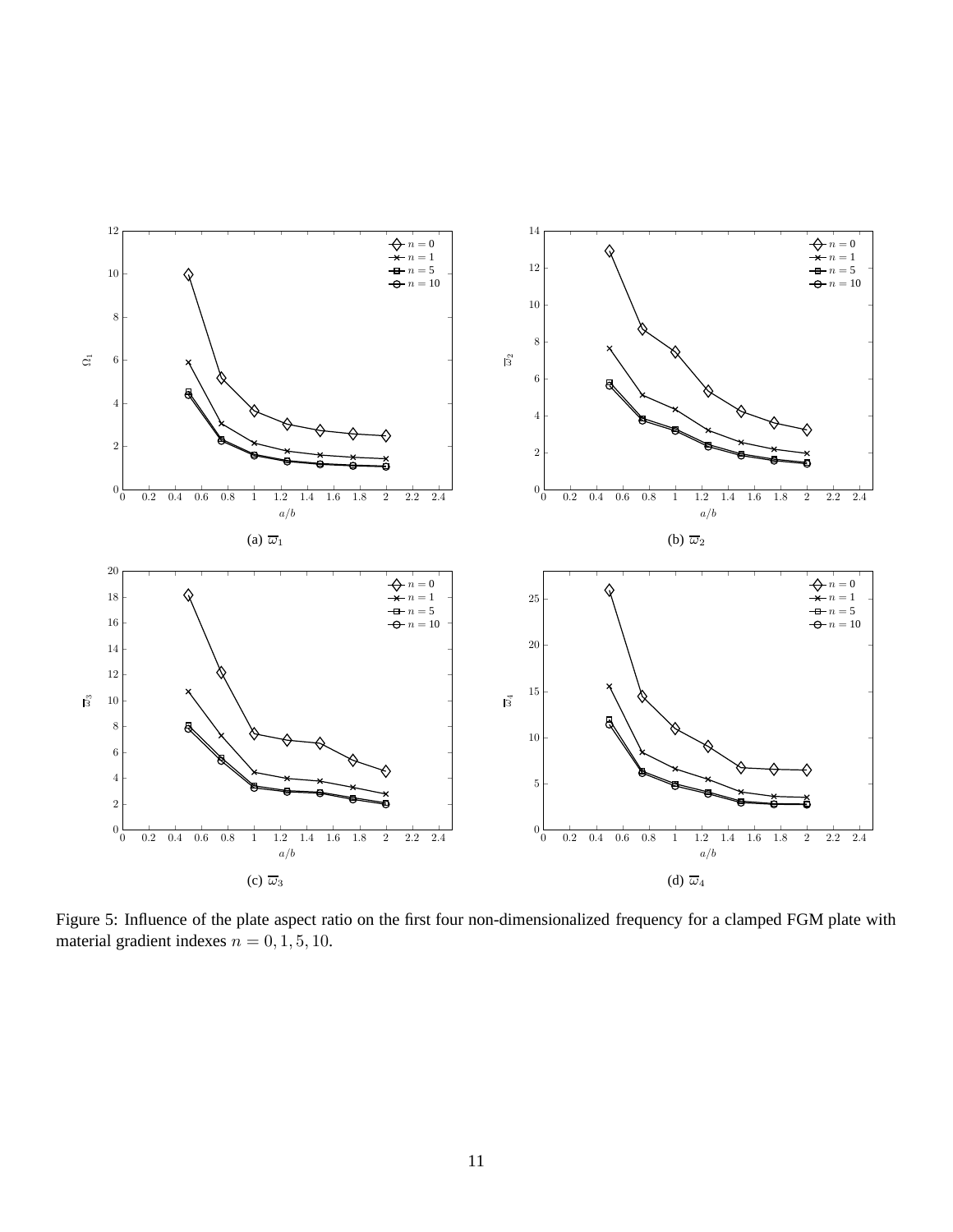|                       | <b>Skew</b>  | Gradient index, $n$ |         |         |         |                |        |        |  |
|-----------------------|--------------|---------------------|---------|---------|---------|----------------|--------|--------|--|
|                       | Angle        | $\boldsymbol{0}$    |         | 0.5     | 1       | $\overline{c}$ | 5      | 10     |  |
|                       | $\psi$       | Ref. [14]           | Present |         |         |                |        |        |  |
|                       | $0^{\circ}$  | 2.934               | 2.9316  | 2.0419  | 1.7352  | 1.4960         | 1.3275 | 1.2818 |  |
|                       | $15^{\circ}$ | 3.111               | 3.1107  | 2.3818  | 2.0455  | 1.7445         | 1.5076 | 1.4516 |  |
| $\overline{\omega}_1$ | $30^\circ$   | 3.746               | 3.7555  | 3.1157  | 2.7422  | 2.3501         | 1.9916 | 1.9151 |  |
|                       | $45^{\circ}$ | 5.341               | 5.3647  | 4.7620  | 4.3136  | 3.7529         | 3.1333 | 2.9658 |  |
|                       | $0^{\circ}$  | 5.548               | 5.5466  | 3.8578  | 3.2565  | 2.7880         | 2.4626 | 2.3795 |  |
| $\overline{\omega}_2$ | $15^{\circ}$ | 5.765               | 5.7502  | 4.3782  | 3.7537  | 3.1938         | 2.7414 | 2.6146 |  |
|                       | $30^{\circ}$ | 6.514               | 6.5364  | 5.3893  | 4.7608  | 4.1176         | 3.5244 | 3.3750 |  |
|                       | $45^{\circ}$ | 8.488               | 8.5580  | 7.5554  | 6.9019  | 6.1311         | 3.1263 | 2.9457 |  |
|                       | $0^{\circ}$  | 7.024               | 7.0242  | 4.9013  | 4.2054  | 3.6514         | 3.2228 | 3.0785 |  |
|                       | $15^{\circ}$ | 7.579               | 7.5625  | 5.8082  | 5.0302  | 4.3229         | 3.7304 | 3.5363 |  |
| $\overline{\omega}_3$ | $30^{\circ}$ | 8.450               | 9.4358  | 7.8143  | 6.8921  | 5.9187         | 4.9814 | 4.6545 |  |
|                       | $45^{\circ}$ | 12.559              | 12.6199 | 11.0078 | 10.0606 | 8.9901         | 5.3264 | 5.1068 |  |
|                       | $0^{\circ}$  | 9.586               | 9.5671  | 6.7129  | 5.7526  | 4.9765         | 4.3725 | 4.1708 |  |
|                       | $15^{\circ}$ | 9.552               | 9.5381  | 7.2636  | 6.2959  | 5.4370         | 4.7372 | 4.5186 |  |
| $\overline{\omega}_4$ | $30^{\circ}$ | 10.224              | 10.2492 | 8.4668  | 7.5816  | 6.6930         | 5.9038 | 5.7063 |  |
|                       | $45^{\circ}$ | 13.899              | 13.9775 | 12.5132 | 11.4675 | 10.1024        | 7.6899 | 7.0433 |  |

Table 3: Influence of the skew angle  $\psi$  and the material gradient index n on the first four non-dimensionalized frequencies of a SCSC square FGM plate with  $b/h = 100$ .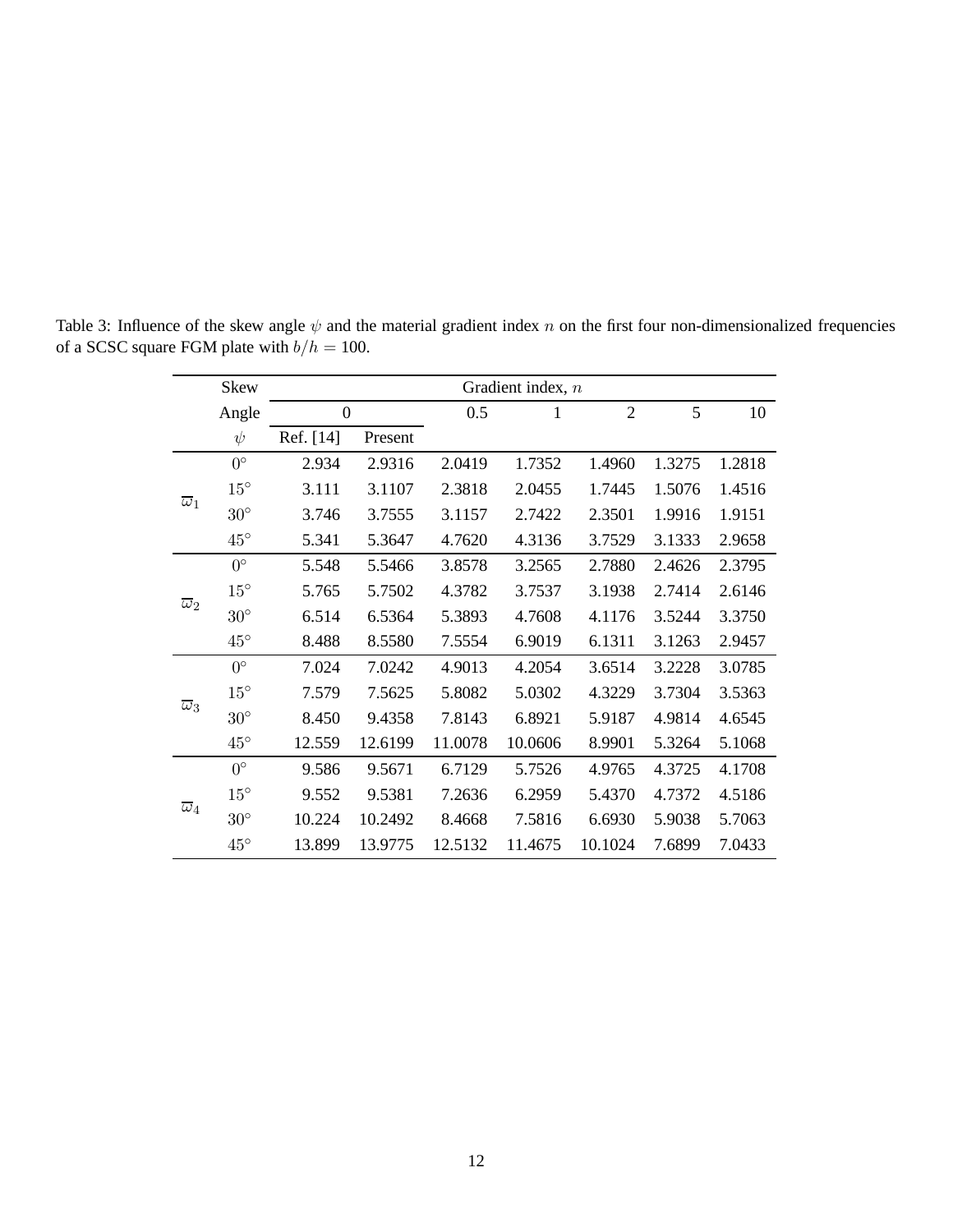where  $\lambda_{cru}$  and  $\lambda_{crb}$  are the critical buckling parameters corresponding to uni- and bi-axial compressive loads,  $D_c =$  $\frac{E_c h^3}{12(1-v^2)}$ . The influence of plate aspect ratio  $a/b$  on the critical buckling load parameter is shown in Figure (6) subjected to uni- and bi-axial compressive loads. The influence of material gradient index  $n$  is also shown. It is seen that the critical buckling parameter decreases with increasing plate aspect ratio and material gradient index.



Figure 6: Critical buckling parameters of a rectangular plate with material gradient indexes  $n = 0, 1, 5, 10$ : (a) uni-axial compressive load; (b) bi-axial compressive load.

The influence of the plate thickness ratio  $b/h$ , the material gradient index n and boundary conditions on the critical buckling parameter is given in Table 4. The influence of the skew angle  $\psi$  on the critical buckling parameters of a simply supported FGM skew plate with  $b/h = 1000$  is given in Table 5. It can be seen that the critical buckling parameters obtained from proposed technique are in good agreement with the results available in the literature [8] for an isotropic plate. It is seen that increasing the critical buckling parameter for both uni- and bi-axial compressive load decreases with increasing material gradient index and the skew angle. This can be attributed to the decreasing flexural rigidity and increasing metallic volume fraction respectively.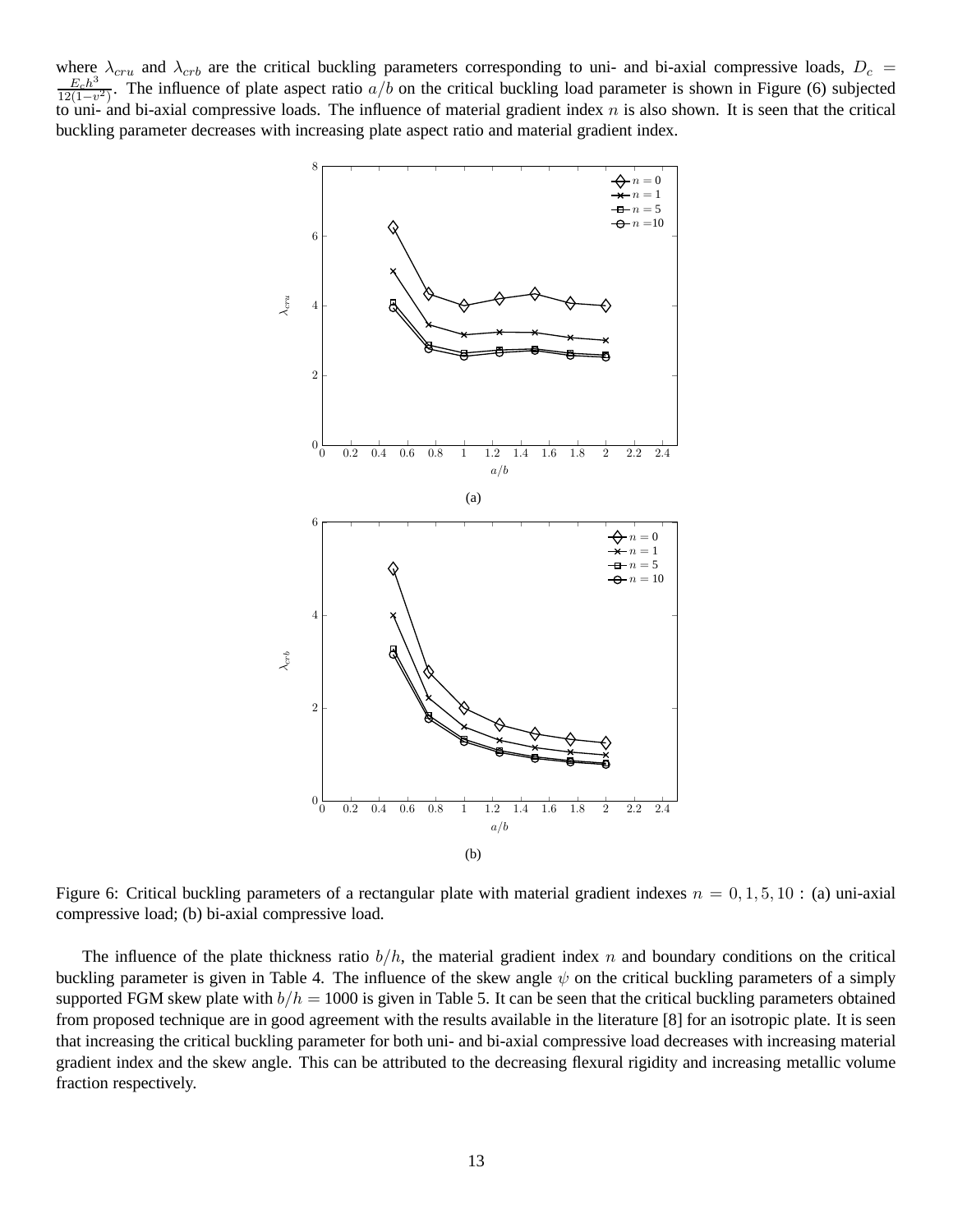|             | b/h  |                 | Gradient index, $n$ |         |        |        |                |        |        |  |
|-------------|------|-----------------|---------------------|---------|--------|--------|----------------|--------|--------|--|
|             |      |                 | $\boldsymbol{0}$    |         | 0.5    | 1      | $\overline{2}$ | 5      | 10     |  |
|             |      |                 | Ref. [34]           | Present |        |        |                |        |        |  |
|             | 1000 | $\lambda_{cru}$ | 4.0000              | 4.0000  | 3.4553 | 3.1651 | 2.8861         | 2.6435 | 2.5474 |  |
|             |      | $\lambda_{crb}$ | 2.0000              | 2.0000  | 1.7356 | 1.5962 | 1.4573         | 1.3285 | 1.2761 |  |
| <b>SSSS</b> | 100  | $\lambda_{cru}$ |                     | 3.9979  | 3.4533 | 3.1632 | 2.8844         | 2.6419 | 2.5459 |  |
|             |      | $\lambda_{crb}$ |                     | 1.9989  | 1.7346 | 1.5953 | 1.4565         | 1.3277 | 1.2754 |  |
|             | 50   | $\lambda_{cru}$ |                     | 3.9913  | 3.4473 | 3.1574 | 2.8791         | 2.6372 | 2.5414 |  |
|             |      | $\lambda_{crb}$ |                     | 1.9957  | 1.7316 | 1.5925 | 1.4540         | 1.3254 | 1.2732 |  |
|             | 1000 | $\lambda_{cru}$ | 10.0740             | 10.0782 | 8.7605 | 7.9632 | 7.1523         | 6.4679 | 6.2671 |  |
|             |      | $\lambda_{crb}$ | 5.3036              | 5.3054  | 4.6056 | 4.2238 | 3.8288         | 3.4712 | 3.3533 |  |
| <b>CCCC</b> | 100  | $\lambda_{cru}$ |                     | 10.0624 | 8.7426 | 7.9463 | 7.1369         | 6.4541 | 6.2538 |  |
|             |      | $\lambda_{crb}$ |                     | 5.2968  | 4.5980 | 4.2167 | 3.8222         | 3.4652 | 3.3475 |  |
|             | 50   | $\lambda_{cru}$ |                     | 10.0034 | 8.6894 | 7.8962 | 7.0910         | 6.4129 | 6.2143 |  |
|             |      | $\lambda_{crb}$ |                     | 5.2711  | 4.5752 | 4.1954 | 3.8026         | 3.4473 | 3.3301 |  |

Table 4: Influence of the plate thickness ratio  $b/h$ , the material gradient index n and the boundary conditions on the critical buckling parameters for a square FGM plate.

Table 5: Influence of the skew angle  $\psi$  and the material gradient index n on the critical buckling parameters for a simply supported in-plan FGM skew square plate with  $b/h = 1000$ .

| <b>Skew</b>  |                 |                |         | Gradient index, $n$ |        |                |        |        |
|--------------|-----------------|----------------|---------|---------------------|--------|----------------|--------|--------|
| Angle        |                 | $\overline{0}$ |         | 0.5                 | 1      | $\overline{2}$ | 5      | 10     |
| $\psi$       |                 | Ref. [8]       | Present |                     |        |                |        |        |
| $0^{\circ}$  | $\lambda_{cru}$ | 4.0000         | 4.0000  | 3.4553              | 3.1651 | 2.8861         | 2.6435 | 2.5474 |
|              | $\lambda_{crb}$ | 2.0000         | 2.0000  | 1.7356              | 1.5962 | 1.4573         | 1.3285 | 1.2761 |
| $15^{\circ}$ | $\lambda_{cru}$ | 4.3946         | 4.4026  | 3.9951              | 3.7161 | 3.3932         | 3.0937 | 3.0435 |
|              | $\lambda_{crb}$ | 2.1154         | 2.1191  | 1.9267              | 1.7997 | 1.6537         | 1.5143 | 1.4991 |
| $30^\circ$   | $\lambda_{cru}$ | 5.8966         | 5.9316  | 5.5845              | 5.3066 | 4.9138         | 4.4514 | 4.4811 |
|              | $\lambda_{crb}$ | 2.5365         | 2.5503  | 2.4006              | 2.2868 | 2.1344         | 1.9766 | 2.0898 |
| $45^{\circ}$ | $\lambda_{cru}$ | 10.1031        | 10.1171 | 9.7879              | 9.4940 | 9.0046         | 8.1707 | 8.2645 |
|              | $\lambda_{crb}$ | 3.6399         | 3.6326  | 3.5109              | 3.4063 | 3.2425         | 3.0212 | 3.5359 |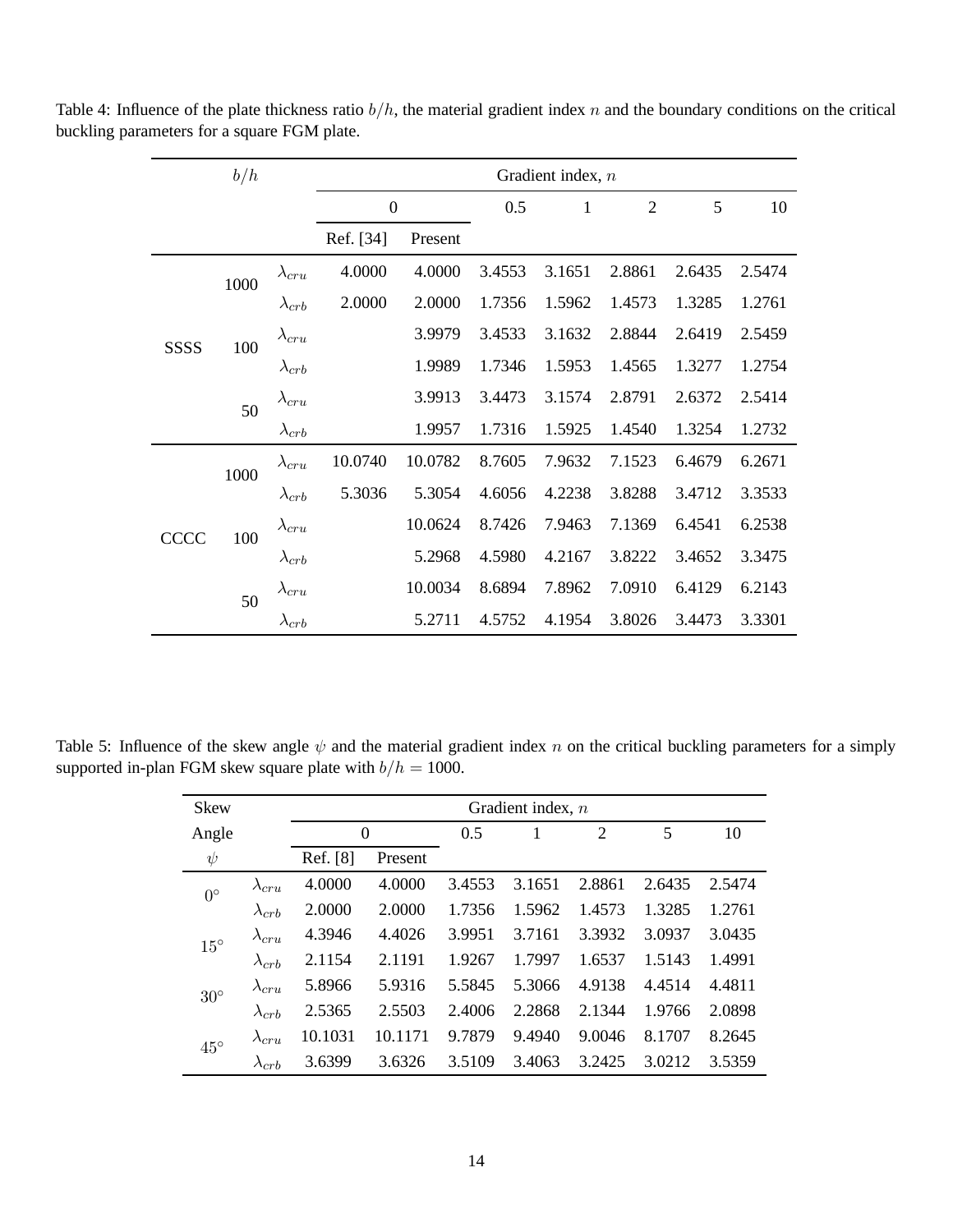## **5. Conclusions**

In this article, we presented a three dimensional consistent approach that does not require ad hoc shear correction factors to analyse plate structures. Based on this approach, we studied the free vibration and mechanical buckling of thin functionally graded material plates considering various parameters such as the material gradient index, the thickness ratio, the plate aspect ratio and the boundary conditions. From the detailed numerical study, it can be concluded that the material gradient index has strong influence on the fundamental frequency and the critical buckling load parameter. It is also observed that the change in the non-dimensionalized frequency and the critical buckling load parameter is significant for material gradient index  $n \leq 2$ .

### **Acknowledgements**

Sundararajan Natarajan would like to acknowledge the financial support of the School of Civil and Environmental Engineering, The University of New South Wales for his research fellowship since September 2012.

#### **References**

#### **References**

- [1] M Aydogdu. A new shear deformation theory for laminated composite plates. *Composite Structures*, 89:94–101, 2009.
- [2] KJ Bathe and EN Dvorkin. A four node plate bending element based on Mindlin/Reissner plate theory and a mixed interpolation. *International Journal for Numerical Methods in Engineering*, 21:367–383, 1985.
- [3] F Brezzi, KJ Bathe, and M Fortin. Mixed interpolated elements for Reissner-Mindlin plates. *International Journal for Numerical Methods in Engineering*, 28:1787–1801, 1989.
- [4] E Carrera. Theories and finite elements for multilayered plates and shells: A unified compact formulation with numerical assessment and benchmarking. *Archives of Computational Methods in Engineering*, 10:215–296, 2003.
- [5] E Carrera and L Demasi. Classical and advanced multilayered plate elements based upon PVD and RMVT. Part 1: derivation of finite element matrices. *International Journal for Numerical Methods in Engineering*, 55:191–231, 2002.
- [6] AJM Ferreira, RC Batra, CMC Roque, LF Qian, and PALS Martins. Static analysis of functionally graded plates using third-order shear deformation theory and a meshless method. *Composite Structures*, 69:449–457, 2005.
- [7] AJM Ferreira, RC Batra, CMC Roque, LK Qian, and RMN Jorge. Natural frequencies of functionally graded plates by a meshless method. *Composite Structures*, 75:593–600, 2006.
- [8] M Ganapathi, T Prakash, and N Sundararajan. Influence of functionally graded material on buckling of skew plates under mechanical loads. *Journal of Engineering Mechanics - ASCE*, 132:902–905, 2006.
- [9] AJ Goupee and SS Vel. Optimization of natural frequencies of bidirectional functionally graded beams. *Struct Multidiscip Optim*, 32:473–484, 2006.
- [10] H Gravenkamp, H Man, C Song, and J Prager. The computation of dispersion relations for three-dimensional elastic waveguides using the scaled boundary finite element method. *Journal of Sound and Vibration*, 332:3756–3771, 2013.
- [11] LF Greimann and PP Lynn. Finite element analysis of plate bending with transverse shear deformation. *Nuclear Engineering and Design*, 14:223–230, 1970.
- [12] TJF Hughes, M Cohen, and M Haroun. Reduced and selective integration technique in finite element method of plates. *Nuclear Engineering and Design*, 46:203–222, 1978.
- [13] DK Jha, Tarun Kant, and RK Singh. A critical review of recent research on functionally graded plates. *Composite Structures*, 96:833–849, 2013.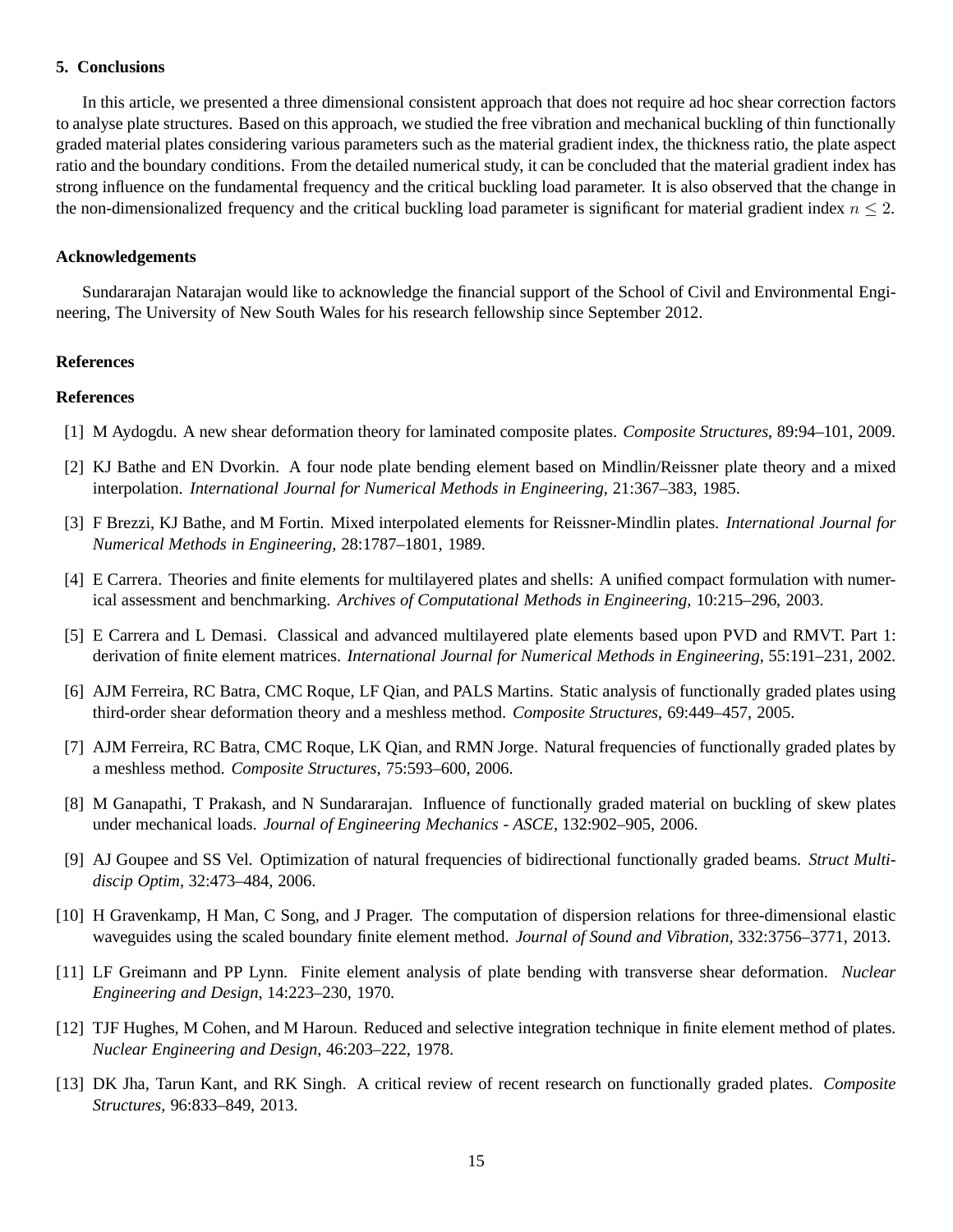- [14] S.J. Lee. Free vibration analysis of plates by using a four-node finite element formulated with assumed natural transverse shear strain. *Journal of Sound and Vibration*, 278:657–684, 2004.
- [15] KM Liew, KC Hung, and KM Lim. A continuum three-dimensional vibration analysis of thick rectangular plates. *International Journal of Solids and Structures*, 30:3357–3379, 19993.
- [16] KM Liew, Xin Zhao, and AJM. A review of meshless methods for laminated and functionally graded plates and shells. *Composite Structures*, 93:2031–2041, 2011.
- [17] DY Liu, CY Wang, and WQ Chen. Free vibration of FGM plates with in-plane material inhomogeneity. *Composite Structures*, 92:1047–1051, 2010.
- [18] CF Lü, WQ Chen, RQ Xu, and CW Lim. Semi analytical elasticity solutions for bi-directional functionally graded beams. *International Journal of Solids and Structures*, 45:258–275, 2008.
- [19] H Man, C Song, , and W Gao. A unified 3D-based technique for plate bending analysis using scaled boundary finite element method. *International Journal for Numerical Methods in Engineering*, 91:491–515, 2012.
- [20] H Man, C Song, T Xiang, W Gao, and F Tin-Loi. High-order plate bending analysis based on the scaled boundary finite element method. *International Journal for Numerical Methods in Engineering*, 95:331–360, 2013.
- [21] A Nemat-Alla. Reduction of thermal stresses by developing two dimensional functionally graded materials. *International Journal of Solids and Structures*, 40:7339–7356, 2003.
- [22] H Nguyen-Xuan, Loc V Tran, Chien H Thai, and T Nguyen-Thoi. Analysis of functionally graded plates by an efficient finite element method with node-based strain smoothing. *Thin-Walled Structures*, 54:1–18, 2012.
- [23] LF Qian and RC Batra. Design of bidirectional functionally graded plate for optimal natural frequencies. *Journal of Sound and Vibration*, 280:415–424, 2005.
- [24] LF Qian and HK Ching. Static and dynamic analysis of 2D functionally graded elasticity by using meshless local Petrov-Galerkin method. *J Chinese Inst Eng*, 27:491–503, 2004.
- [25] JN Reddy. A simple higher order theory for laminated composite plates. *Journal of Applied Mechanics Transactions of ASME*, 51:745–752, 1984.
- [26] JN Reddy. Analysis of functionally graded plates. *International Journal for Numerical Methods in Engineering*, 47:663–684, 2000.
- [27] JN Reddy and CD Chin. Thermomechanical analysis of functionally graded cylinders and plates. *Journal of Thermal Stresses*, 21:593–629, 1998.
- [28] BR Somashekar, G Prathap, and C Ramesh Babu. A field-consistent four-noded laminated anisotropic plate/shell element. *Computers & Structures*, 25:345–353, 1987.
- [29] C Song and JP Wolf. The scaled boundary finite-element methods-alias consistent infinitesimal finite-element cell methods for elastodynamics. *Computer Methods in Applied Mechanics and Engineering*, 147:329–355, 1997.
- [30] CH Thai, H Nguyen-Xuan, N Nguyen-Thanh, T.-H Le, T Nguyen-Thoi, and T Rabczuk. Static, free vibration and buckling analysis of laminated composite reissner-mindlin plates using nurbs-based isogeometric approach. *International Journal for Numerical Methods in Engineering*, 91:571–603, 2012.
- [31] LV Tran, AJM Ferreira, and H Nguyen-Xuan. Isogeometric analysis of functionally graded plates using higher-order shear deformation theory. *Composites Part B: Engineering*, 51:368–383, 2013.
- [32] B Uymaz, M Aydogdu, and S Filiz. Vibration analysis of FGM plates with in-plane material inhomogeneity by Ritz method. *Composite Structures*, 94:1398–1405, 2012.